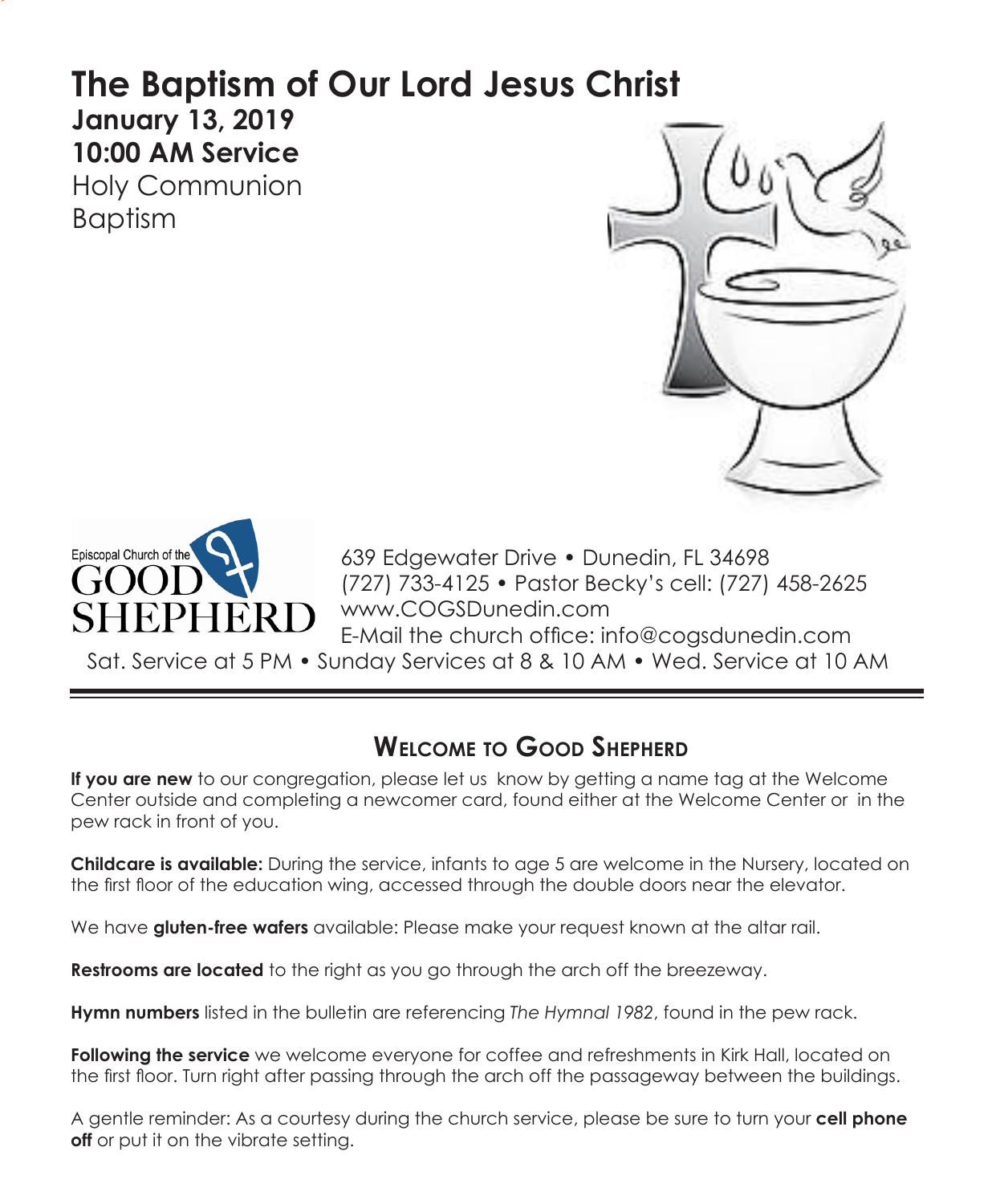## **Gathering for Worship**

**Prelude** *Blessed Jesus, at Thy Word* J.S. Bach

*[Please stand when the chimes sound.]*

**Gathering Hymn** *Baptized in Water*

*Baptized in water, sealed by the Spirit, cleansed by the blood of Christ our king: heirs of salvation, trusting his promise, faithfully now God's praise we sing.*

*Baptized in water sealed by the Spirit, dead in the tomb with Christ our king: one with his rising, freed and forgiven, thankfully now God's praise we sing.*

*Baptized in water, sealed by the Spirit, marked with the sign of Christ our king: born of the Spirit, we are God's children; joyfully now God's praise we sing.*

## **Welcome, Announcements and Mission Moment**

*[Please be seated.]*

### **Acclamation**

*[Please stand.]*

- P Blessed be God: Father, Son, and Holy Spirit.
- C **And blessed be his kingdom, now and for ever. Amen.**

## **Baptismal Liturgy**

- P There is one Body and one Spirit;
- C **There is one hope in God's call to us;**
- P One Lord, one Faith, one Baptism;
- C **One God and Father of all.**

## **Collect for Purity**

a **Almighty God, to you all hearts are open, all desires known, and from you no secrets are hid: Cleanse the thoughts of our hearts by the inspiration of your Holy Spirit, that we may perfectly love you, and worthily magnify your holy Name; through Christ our Lord. Amen.**

**Hymn of Praise** *Songs of Thankfulness and Praise* 135, vs. 1,3

*Songs of thankfulness and praise, Jesus, Lord, to thee we raise, manifested by the star to the sages from afar; branch of royal David's stem in thy birth at Bethlehem; anthems be to thee addressed, God in man made manifest.*

*Manifest at Jordan's stream, Prophet, Priest, and King supreme; and at Cana, wedding-guest, in thy God-head manifest; manifest in power divine, changing water into wine; anthems be to thee addressed, God in man made manifest.*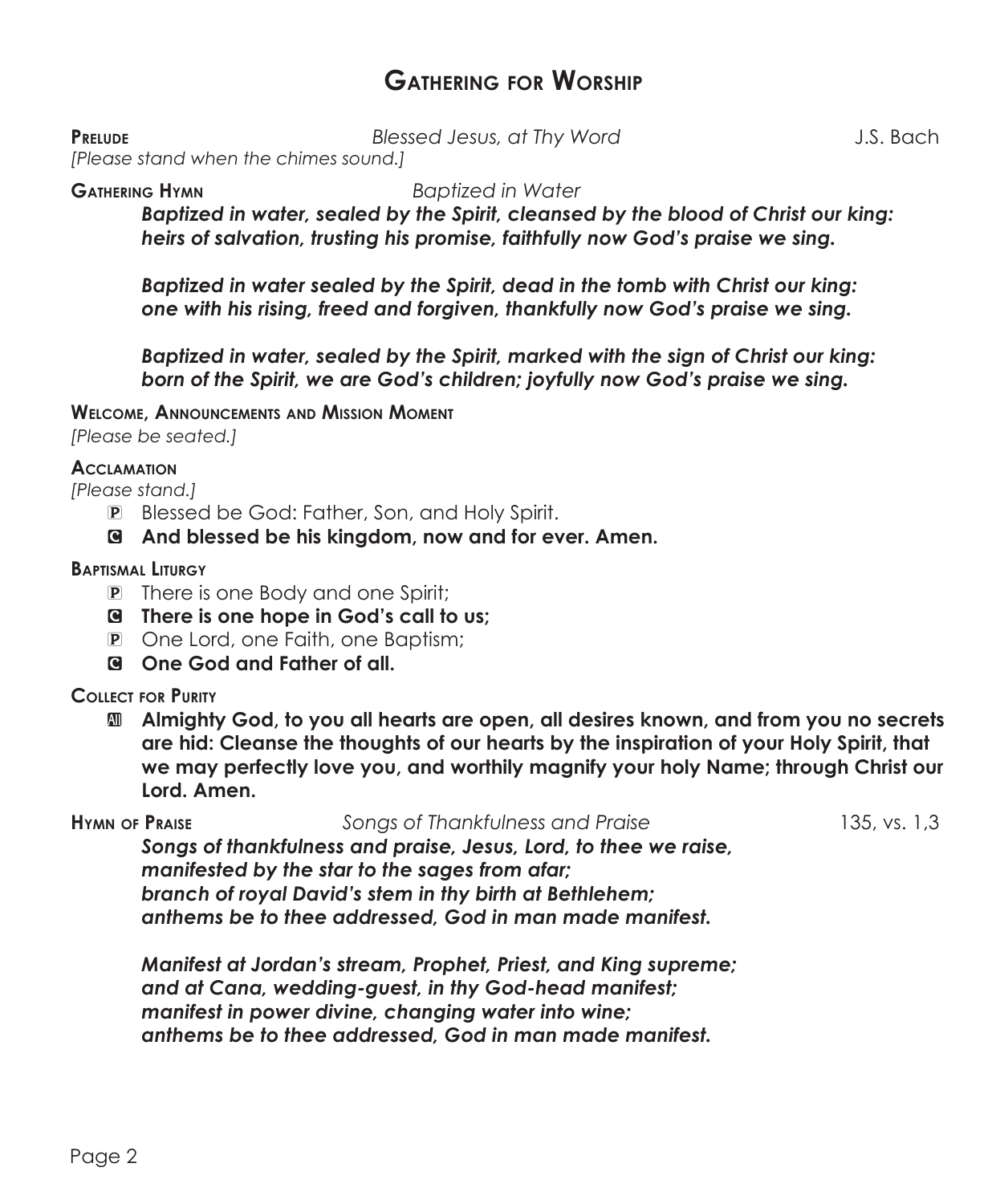## **Collect of the Day**

- P The Lord be with you.
- C **And also with you.**
- P Let us pray… Almighty God, you anointed Jesus at his baptism with the Holy Spirit and revealed him as your beloved Son. Keep all who are born of water and the Spirit faithful in your service, that we may rejoice to be called children of God, through Jesus Christ, our Savior and Lord, who lives and reigns with you and the Holy Spirit, one God, now and forever.
- C **Amen.**

# **Word of God**

**The Readings:** Isaiah 43:1–7 • Psalm 29 • Ephesians 3:1–12 • Luke 3:2–3, 21–22 *[Please be seated.]*

## The First Reading

L *The First Reading is taken from Isaiah, chapter 43…*

 But now, says the Lord— the one who created you, Jacob, the one who formed you, Israel: Don't fear, for I have redeemed you; I have called you by name; you are mine. When you pass through the waters, I will be with you; when through the rivers, they won't sweep over you. When you walk through the fire, you won't be scorched and flame won't burn you.

 I am the Lord your God, the holy one of Israel, your savior. I have given Egypt as your ransom, Cush and Seba in your place. Because you are precious in my eyes, you are honored, and I love you. I give people in your place, and nations in exchange for your life. Don't fear, I am with you. From the east I'll bring your children; from the west I'll gather you.

 I'll say to the north, "Give them back!" and to the south, "Don't detain them." Bring my sons from far away, and my daughters from the end of the earth, everyone who is called by my name and whom I created for my glory, whom I have formed and made.

L The Word of the Lord

C **Thanks be to God.**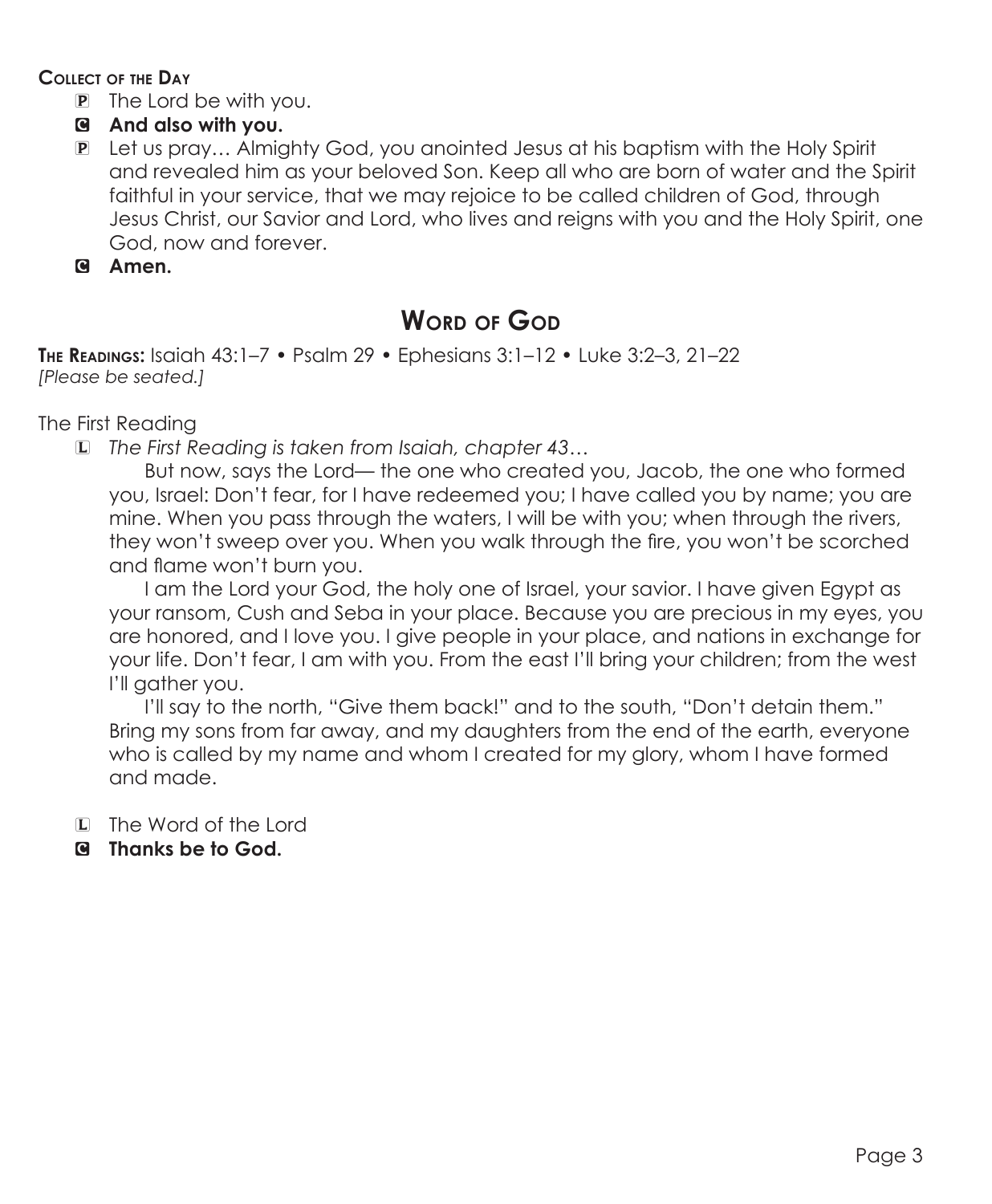The Psalm: [*sing to the tune: Crown Him with Many Crowns*] *[Please remain seated.]*

> *Ascribe to God, you gods, Ascribe all glory, might; Ascribe the glory due his Name, Worship in holy light. God's voice is on the deep, God's thunder rolls on high; The Lord is on the water-flood, God's voice a mighty cry.*

*God's voice breaks mighty trees, Tall cedars great in worth; They writhe and leap like mountain sheep, God's voice shakes all the earth. God's voice splits flames of fire, God's voice shakes desert sands; God's voice makes oak trees shake and strips The leaves from forest stands.*

*Within God's temple all Cry "Glory!" and adore; The Lord sits throned above the flood As King for evermore. The Lord will give his strength To all his own, nor cease To give his people evermore The blessing of his peace.*

The Second Reading:

L *The Second Reading is taken from Ephesians, chapter 3…*

This is why I, Paul, am a prisoner of Christ for you Gentiles. You've heard, of course, about the responsibility to distribute God's grace, which God gave to me for you, right? God showed me his secret plan in a revelation, as I mentioned briefly before (when you read this, you'll understand my insight into the secret plan about Christ). Earlier generations didn't know this hidden plan that God has now revealed to his holy apostles and prophets through the Spirit. This plan is that the Gentiles would be coheirs and parts of the same body, and that they would share with the Jews in the promises of God in Christ Jesus through the gospel. I became a servant of the gospel because of the grace that God showed me through the exercise of his power.

 God gave his grace to me, the least of all God's people, to preach the good news about the immeasurable riches of Christ to the Gentiles. God sent me to reveal the secret plan that had been hidden since the beginning of time by God, who created everything. God's purpose is now to show the rulers and powers in the heavens the many different varieties of his wisdom through the church. This was consistent with the plan he had from the beginning of time that he accomplished through Christ Jesus our Lord. In Christ we have bold and confident access to God through faith in him.

- L The Word of the Lord.
- C **Thanks be to God.**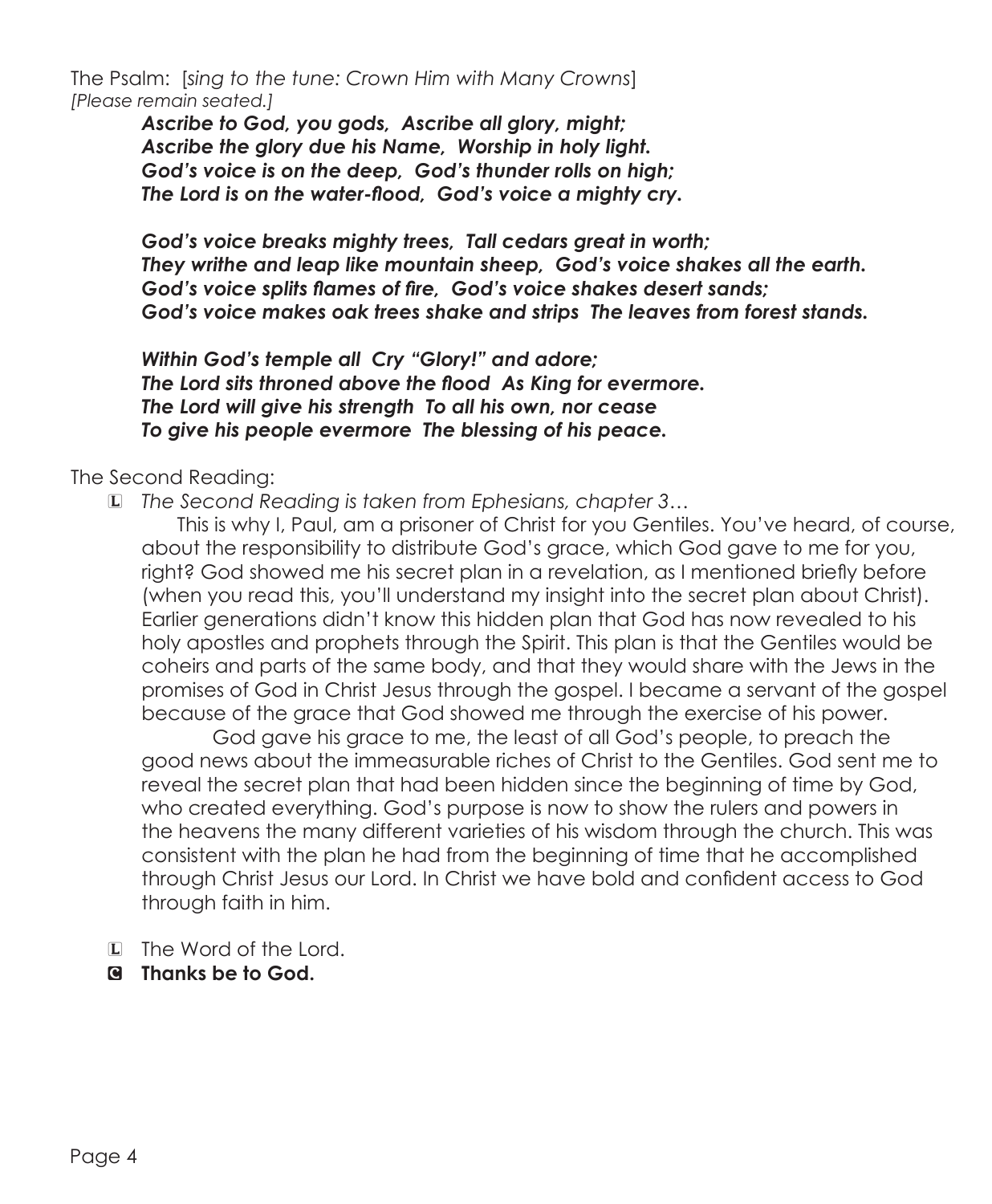

The Gospel:

- D The Holy Gospel of our Lord Jesus Christ according to Luke.
- C **Glory to you, Lord Christ.**
- D During the high priesthood of Annas and Caiaphas—God's word came to John son of Zechariah in the wilderness. John went throughout the region of the Jordan River, calling for people to be baptized to show that they were changing their hearts and lives and wanted God to forgive their sins.

 When everyone was being baptized, Jesus also was baptized. While he was praying, heaven was opened and the Holy Spirit came down on him in bodily form like a dove. And there was a voice from heaven: "You are my Son, whom I dearly love; in you I find happiness."

- D The Gospel of the Lord.
- C **Praise to you, Lord Christ.**

*[Please be seated.]*

**SERMON** Becky Robbins-Penniman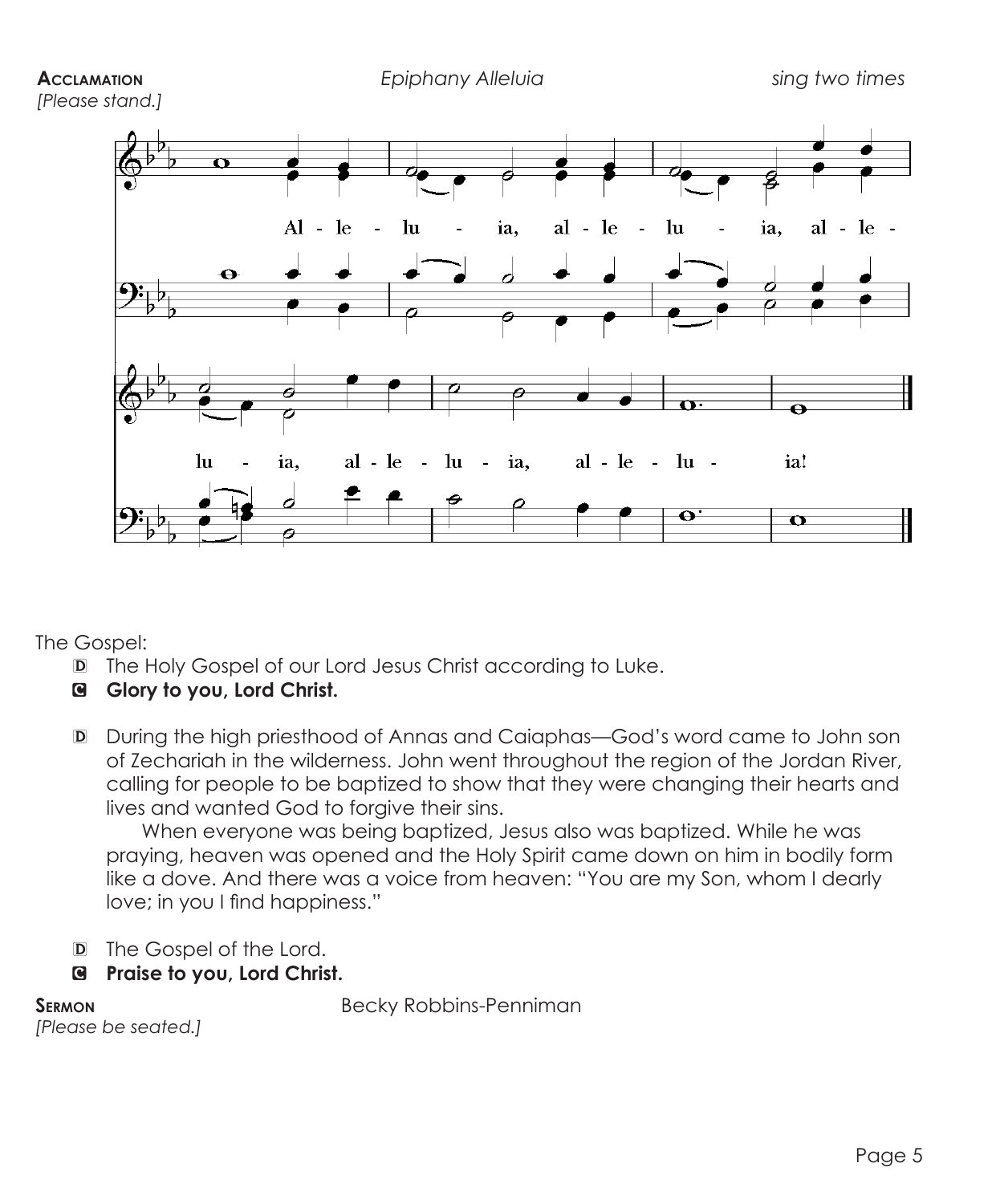**Sermon Hymn** *Borning Cry [Please stand.]*

*"I was there to hear your borning cry, I'll be there when you are old. I rejoiced the day you were baptized to see your life unfold. I was there when you were but a child, with a faith to suit you well; in a blaze of light you wandered off to find where demons dwell."*

*"When you heard the wonder of the Word I was there to cheer you on; you were raised to praise the living Lord, to whom you now belong. If you find someone to share your time and you join your hearts as one, I'll be there to make your verses rhyme from dusk till rising sun."*

*"In the middle ages of your life, not too old, no longer young, I'll be there to guide you through the night, complete what I've begun. When the evening gently closes in and you shut your weary eyes, I'll be there as I have always been, with just one more surprise."*

*"I was there to hear your borning cry, I'll be there when you are old. I rejoiced the day you were baptized to see your life unfold."*

## **Baptismal Rite**

- P The Candidate for Holy Baptism will now be presented.
- **R** I present **Rick Loren Edwards** to receive the Sacrament of Baptism.
- P Do you desire to be baptized?
- R I do.
- P I ask the candidate, the sponsors, and this community of faith: Do you renounce Satan and all the spiritual forces of wickedness that rebel against God?
- C **I renounce them.**
- P Do you renounce the evil powers of this world which corrupt and destroy the creatures of God?
- C **I renounce them.**
- P Do you renounce all sinful desires that draw you from the love of God?
- C **I renounce them.**
- P Do you turn to Jesus Christ and accept him as your Savior?
- C **I do.**
- P Do you put your whole trust in his grace and love?
- C **I do.**
- P Do you promise to follow and obey him as your Lord?
- C **I do.**
- P Will you who witness these vows do all in your power to support this candidate in his life in Christ:
- C **We will.**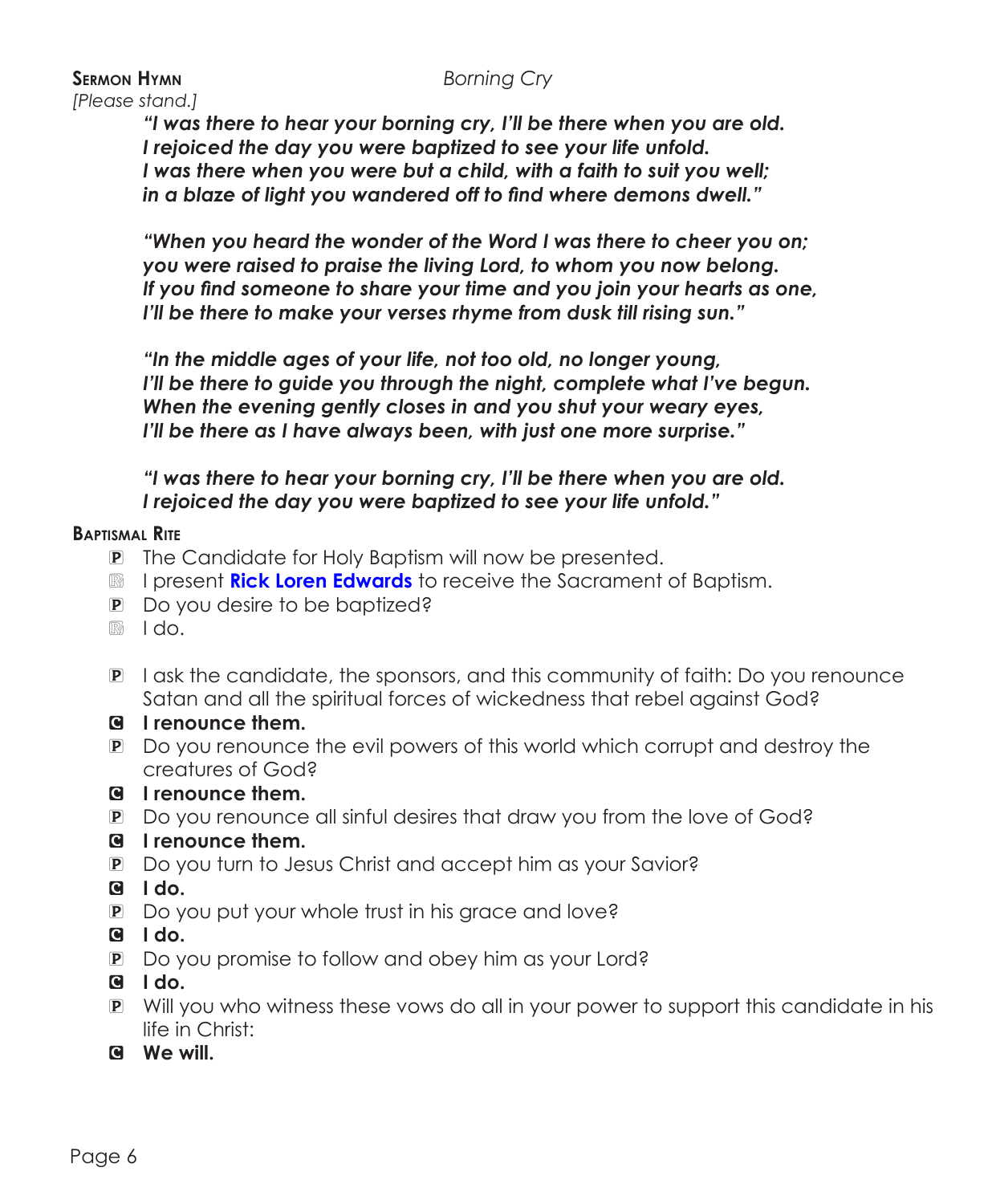P Let us join with **Rick** who is committing himself to Christ and renew our own baptismal covenant.

Do you believe in God the Father?

- C **I believe in God, the Father almighty, creator of heaven and earth.**
- P Do you believe in Jesus Christ, the Son of God?
- C **I believe in Jesus Christ, his only Son, our Lord. He was conceived by the power of the Holy Spirit and born of the Virgin Mary. He suffered under Pontius Pilate, was crucified, died, and was buried. He descended to the dead. On the third day he rose again. He ascended into heaven, and is seated at the right hand of the Father. He will come again to judge the living and the dead.**
- **P** Do you believe in God the Holy Spirit?
- C **I believe in the Holy Spirit, the holy catholic Church, the communion of saints, the forgiveness of sins, the resurrection of the body, and the life everlasting.**
- P Will you continue in the apostles' teaching and fellowship, in the breaking of bread, and in the prayers?
- C **I will, with God's help.**
- P Will you persevere in resisting evil, and, whenever you fall into sin, repent and return to the Lord?
- C **I will, with God's help.**
- P Will you proclaim by word and example the Good News of God in Christ?
- C **I will, with God's help.**
- P Will you seek and serve Christ in all persons, loving your neighbor as yourself?
- C **I will, with God's help.**
- P Will you strive for justice and peace among all people, and respect the dignity of every human being?
- C **I will, with God's help.**

## **Prayers for the Candidates**

P Let us now pray for **Rick** who is about to receive the Sacrament of new birth.

*[The Leader and People pray responsively]*

- L Deliver him, O Lord, from the way of sin and death.
- C **Lord, hear our prayer.**
- L Open his heart to your grace and truth.
- C **Lord, hear our prayer.**
- L Fill him with your holy and life-giving Spirit.
- C **Lord, hear our prayer.**
- L Keep him in the faith and communion of your holy Church.
- C **Lord, hear our prayer.**
- L Teach him to love others in the power of the Spirit.
- C **Lord, hear our prayer.**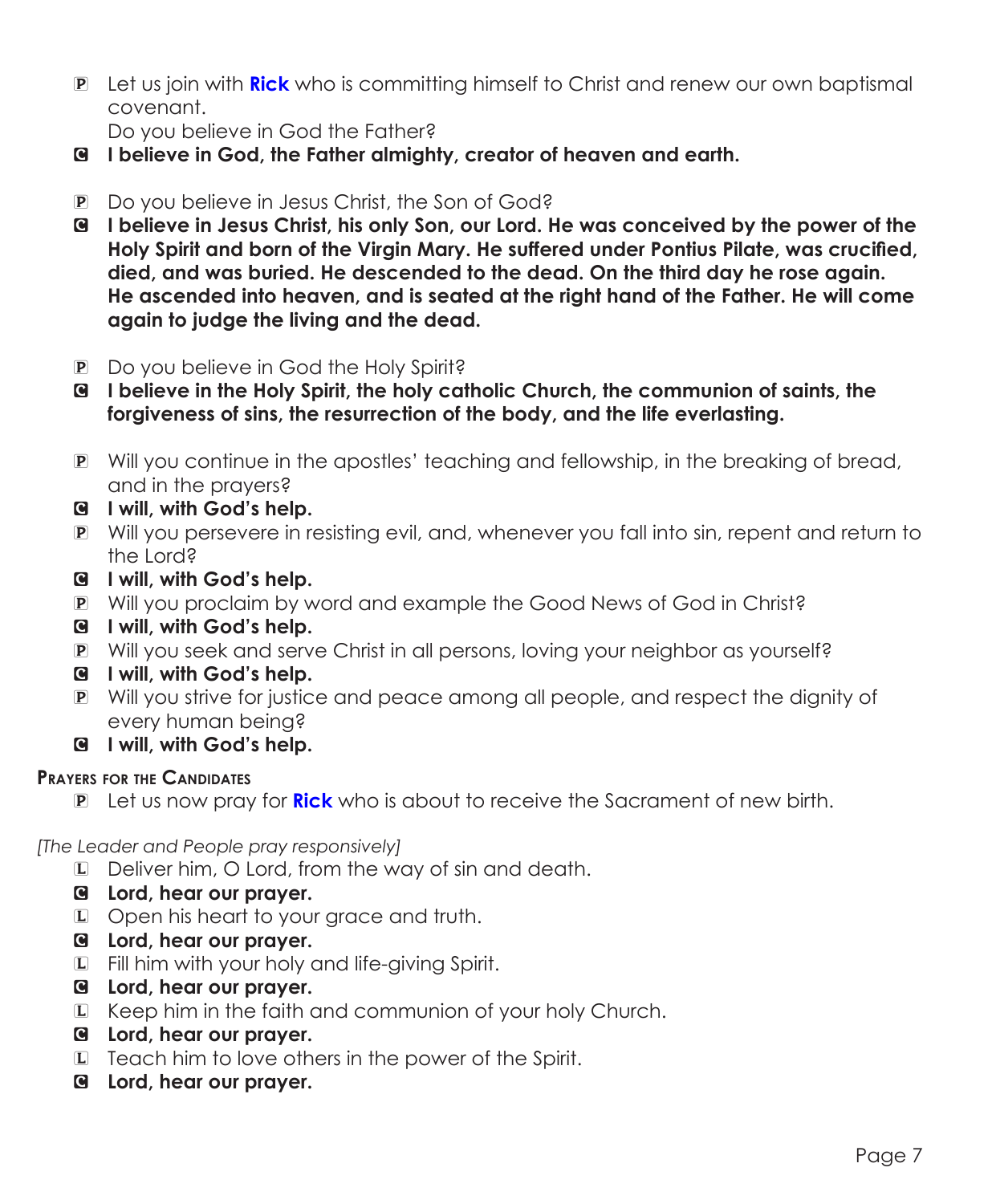- L Send him into the world in witness to your love.
- C **Lord, hear our prayer.**
- L Bring him to the fullness of your peace and glory.
- C **Lord, hear our prayer.**
- L We give thanks for all the blessings of this life, [especially… [*read from notebook*] and for the flowers given today by Estelle Comeau in honor of the second anniversary of the death of Donald Comeau; by Michael Mosier in memory of his family that's gone to heaven; and by Ramonita Bonilla in memory of Luis Bonilla. Give us grateful hearts, today and always.
- C **Lord, hear our prayer.**
- L Grant, O Lord, that all who are baptized into the death of Jesus Christ your Son may live in the power of his resurrection and look for him to come again in glory; who lives and reigns now and forever.
- C **Amen.**

## **Thanksgiving over the Water**

- P The Lord be with you.
- C **And also with you.**
- P Let us give thanks to the Lord our God.
- C **It is right to give him thanks and praise.**
- P We thank you, Almighty God, for the gift of water. Over it the Holy Spirit moved in the beginning of creation. Through it you led the children of Israel out of their bondage in Egypt into the land of promise. In it your Son Jesus received the baptism of John and was anointed by the Holy Spirit as the Messiah, the Christ, to lead us, through his death and resurrection, from the bondage of sin into everlasting life.

 We thank you, Father, for the water of Baptism. In it we are buried with Christ in his death. By it we share in his resurrection. Through it we are reborn by the Holy Spirit. Therefore, in joyful obedience to your Son, we bring into his fellowship those who come to him in faith, baptizing them in the Name of the Father, and of the Son, and of the Holy Spirit.

 Now sanctify this water, we pray you, by the power of your Holy Spirit, that those who here are cleansed from sin and born again may continue for ever in the risen life of Jesus Christ our Savior. To him, to you, and to the Holy Spirit, be all honor and glory, now and for ever.

## C **Amen.**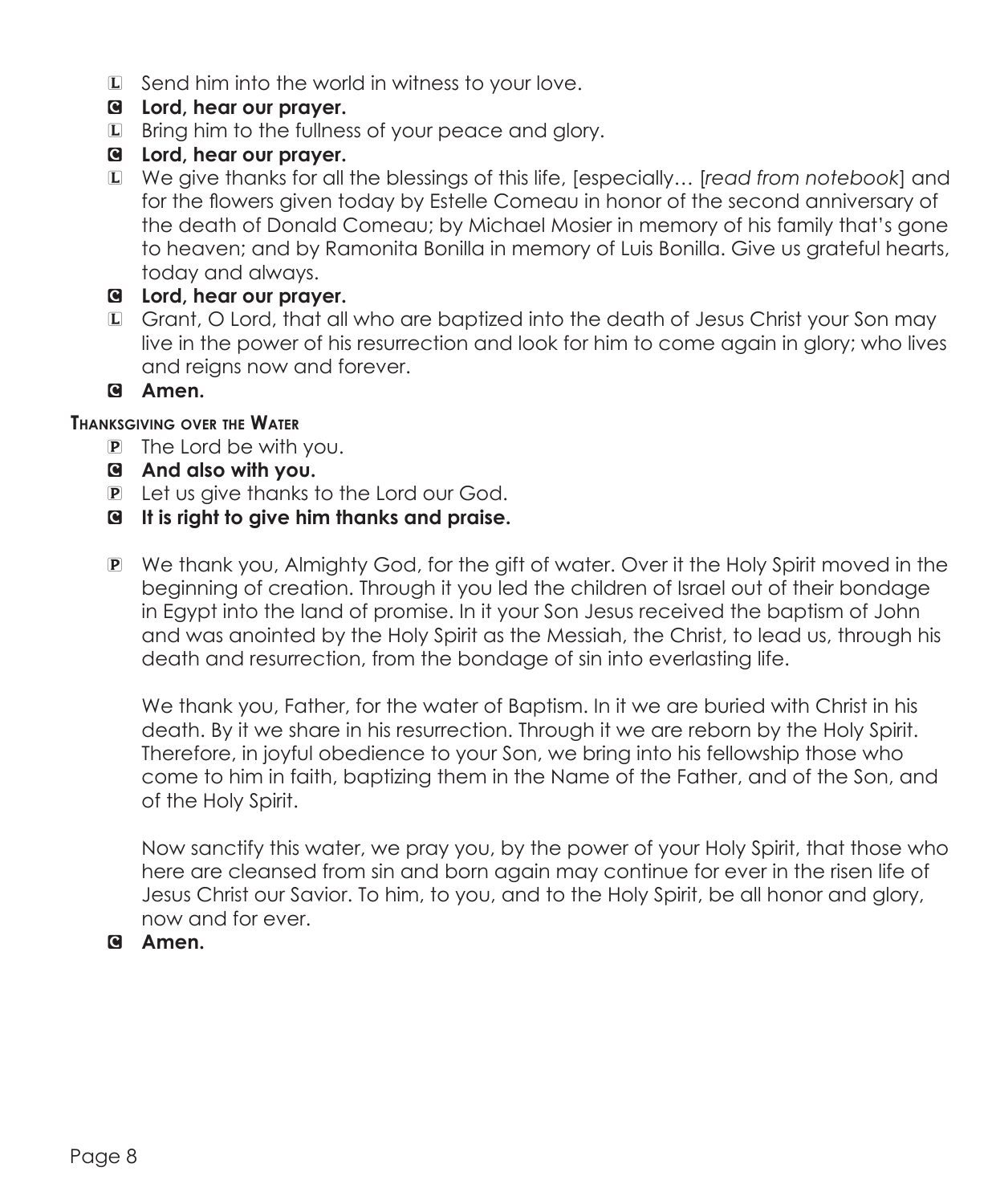## **The Baptism**

- P I baptize you in the Name of the Father, and of the Son, and of the Holy Spirit.
- C **Amen.**
- P Let us pray… Heavenly Father, we thank you that by water and the Holy Spirit you have bestowed upon this your servant the forgiveness of sin, and have raised him to the new life of grace. Sustain him, O Lord, in your Holy Spirit. Give him an inquiring and discerning heart, the courage to will and to persevere, a spirit to know and to love you, and the gift of joy and wonder in all your works.
- C **Amen.**
- P You are sealed by the Holy Spirit in Baptism and marked as Christ's own for ever.
- C **Amen.**

*A lighted candle is given to the person baptized.*

- P Let your light so shine before others that they may see your good works and give glory to your Father who is in heaven.
- **P** Let us welcome the newly baptized.
- C **We receive you into the household of God. Confess the faith of Christ crucified, proclaim his resurrection, and share with us in his eternal priesthood.**

## **The Greeting of Peace**

*[Please stand.]*

- P The peace of the Lord be always with you.
- C **And also with you.** [*All may greet one another in the name of the Lord.*]

## **The Holy Communion**

## **Offertory Sentence**

D Yours, O Lord, is the greatness, the power, the glory, the victory and the majesty. For everything in heaven and on earth is yours. Yours, O Lord, is the kingdom, and you are exalted as head over all. Let us with gladness present the offerings and oblations of our life and labor to the Lord.

**Offertory** *I Want to Walk as a Child of the Light* P. Manz

*[Please be seated.]* 

## **Presentation**

*[Please stand when the offering plates are given to the Deacon.]*

D We gladly present the fruits of our lives to the God who creates us, redeems us and sustains us. May we have the grace to use them to heal God's world.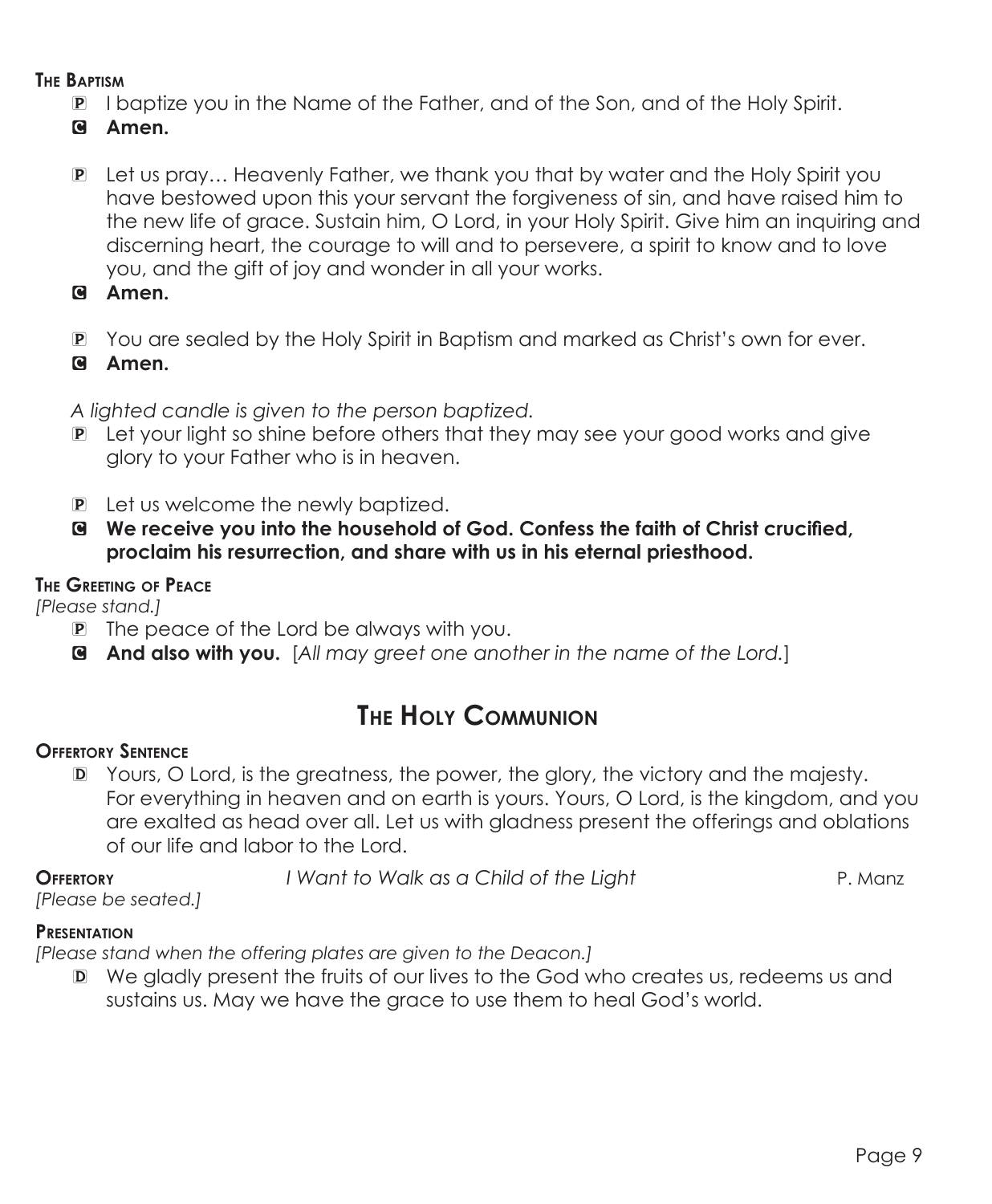**Presentation Hymn** *Christ, Be Our Light*

a Refrain *Christ, be our light! Shine in our hearts. Shine through the darkness. Christ, be our light! Shine in your church gathered today.*

## *Many the gifts, many the people, many the hearts that yearn to belong. Let us be servants to one another, signs of your kingdom come.* Refrain

**The Great Thanksgiving:** Enriching Our Worship, Eucharistic Prayer 2

- P The Lord be with you.
- C **And also with you**.
- P Lift up your hearts.
- C **We lift them to the Lord**.
- P Let us give thanks to the Lord our God.
- C **It is right to give our thanks and praise.**
- P We praise you and we bless you, holy and gracious God, source of life abundant. From before time you made ready the creation. Your Spirit moved over the deep and brought all things into being: sun, moon, and stars; earth, winds, and waters; and every living thing. You made us in your image, and taught us to walk in your ways. Glory and honor and praise to you, holy and living God. And so this day we join with Saints and Angels in the chorus of praise that rings through eternity, lifting our voices to magnify you as we sing:

**Sanctus** *Holy, Holy, Holy*

## *Holy, holy, holy Lord, God of power and might, heaven and earth are full of your glory. Hosanna in the highest. Blessed is he who comes in the name of the Lord. Hosanna in the highest.*

## *[Please stand or kneel, as you choose.]*

P Time and again you called us to live in the fullness of your love. But we rebelled against you, and wandered far away; and yet, as a mother cares for her children, and as a father cherishes his family, you would not forget us. To deliver us from the power of sin and death and to reveal the riches of your grace, you looked with favor upon Mary, your willing servant, that she might conceive and bear a son, Jesus the holy child of God. Living among us, Jesus loved us. He broke bread with outcasts and sinners, healed the sick, and proclaimed good news to the poor. He yearned to draw all the world to himself, yet we were heedless of his call to walk in love. Then, the time came for him to complete upon the cross the sacrifice of his life, and to be glorified by you.

 On the night before he died for us, Jesus was at table with his friends. He took bread, gave thanks to you, broke it, and gave it to them, and said: "Take, eat: This is my Body, which is given for you. Do this for the remembrance of me."

 As supper was ending, Jesus took the cup of wine. Again, he gave thanks to you, gave it to them, and said: "Drink this, all of you: This is my Blood of the new Covenant, which is poured out for you and for all for the forgiveness of sins. Whenever you drink it, do this for the remembrance of me."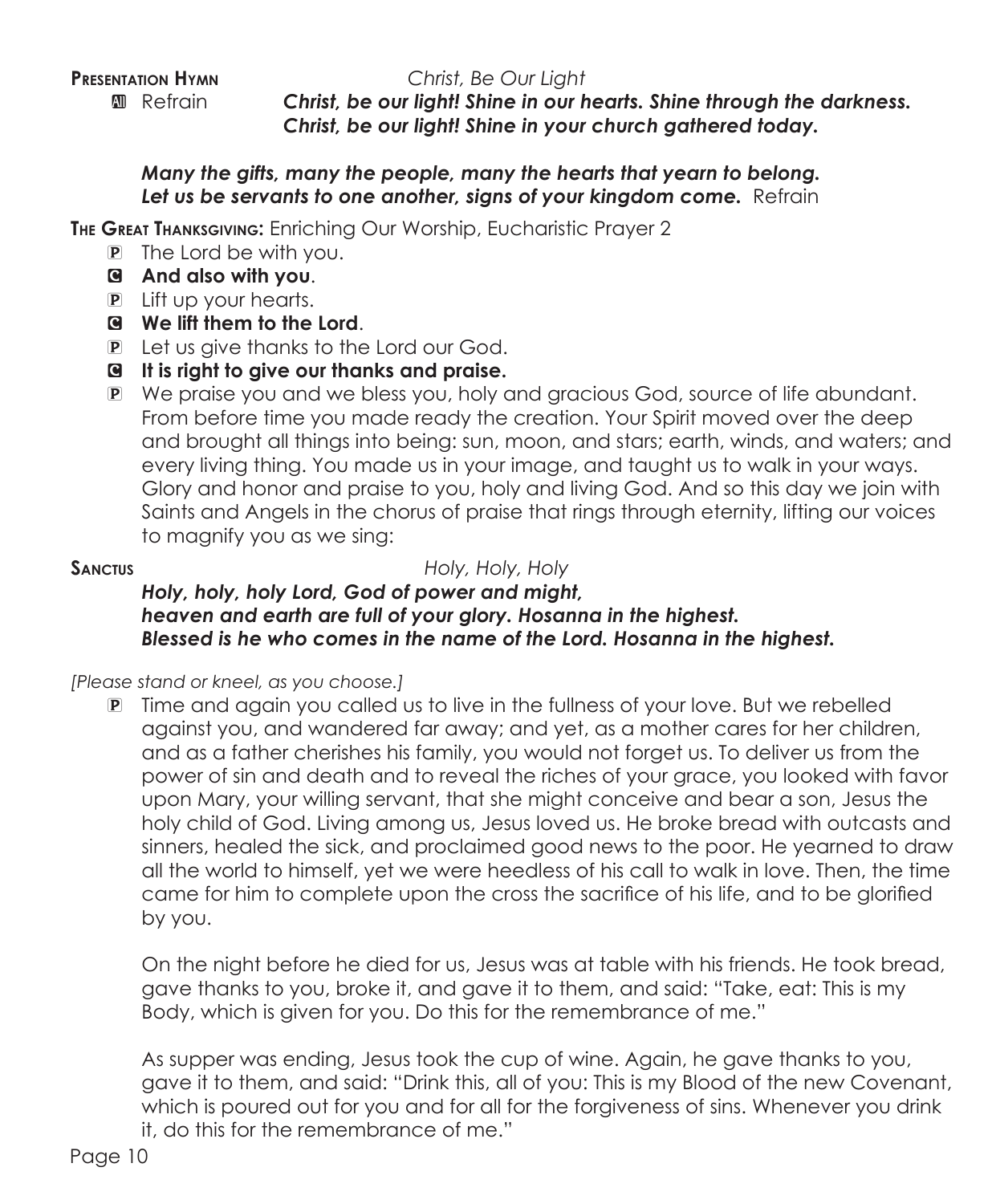- a **Now gathered at your table, O God of all creation, and remembering Christ, crucified and risen, who was and is and is to come, we offer to you our gifts of bread and wine, and ourselves, a living sacrifice. Pour out your Spirit upon these gifts that they may be the Body and Blood of Christ. Breathe your Spirit over the whole earth and make us your new creation, the Body of Christ given for the world you have made. In the fullness of time bring us, with all your saints, from every tribe and language and people and nation, to feast at the banquet prepared from the foundation of the world.**
- P Through Christ and with Christ and in Christ, in the unity of the Holy Spirit, to you be honor, glory, and praise, for ever and ever.



## **The Lord's Prayer**

- P And now as our Savior Christ has taught us, we are bold to say:
- a **Our Father, who art in heaven, hallowed be thy Name, thy kingdom come, thy will be done, on earth as it is in heaven. Give us this day our daily bread. And forgive us our trespasses, as we forgive those who trespass against us. And lead us not into temptation, but deliver us from evil. For thine is the kingdom, and the power, and the glory, for ever and ever. Amen.**

## **The Breaking of the Bread**

- P This is the true bread which comes down from heaven and gives life to the world.
- C **Whoever eats this bread has Eternal Life.**
- P The Gifts of God for the People of God. Take them in remembrance that Christ died for you, and feed on him in your hearts by faith, with thanksgiving.

*[You may be seated. All are welcome at the Lord's Table. Please follow the directions of the usher, who will let you know when it's your turn to go to the altar rail. You may stand or kneel. To receive, hold*  your hands in front of you, one palm over the other. The priest will place a wafer there. You may either *consume it immediately, and then sip from the cup of wine when it comes to you, or, you may wait and dip the wafer into the wine. When you are finished, please return to your seat by the side aisle.]*

**Our Prayer Team will be in the south narthex (at the back of the church) during Holy Communion to pray with you for healing, guidance, a loved one, or anything else on your heart.**